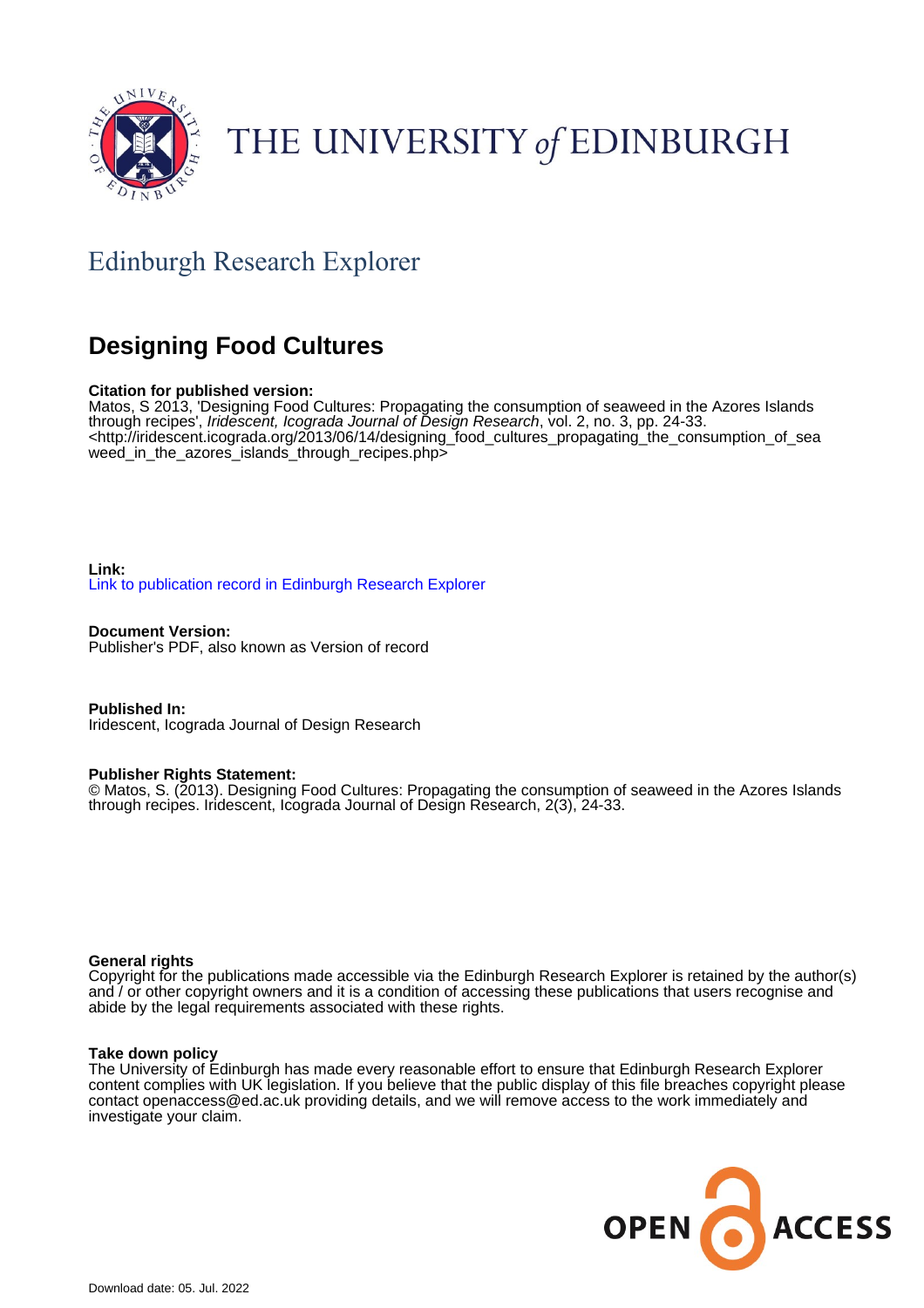#### GLIDE12: CONSUMED

### DESIGNING FOOD CULTURES: PROPAGATING THE CONSUMPTION OF SEAWEED IN THE AZORES ISLANDS THROUGH RECIPES

DR. SÓNIA MATOS.

#### ABSTRACT

Despite the existence of resources, the age-old tradition of foraging and consuming seaweeds from the coastal shores of the Azores islands is today almost non-existent. Biologists specializing in edible macroalgae of the Portuguese coast recognize that what may be lacking are levels of awareness and engagement amongst communities of practice (for example cooks and restaurant owners) and lay people alike (Neto, 2011; Pereira, 2011; Sousa Pinto, 2011). In an attempt to fill this void thereby addressing issues of sustainability and dietary health, I conducted a pilot study to revitalize the foraging and consumption of wild seaweed through the co-development of recipes for a future cookbook with communities of practice and lay people from the Azores Island.

I begin with an overview of the contextual background of the Azorean foraging tradition and the region's health status. Next, I present the problem that this study aimed to address – the challenges to Azorean diet, health, and environment caused by the suppression of a food cultural tradition that conceals a healthy relationship with food along with the surrounding environment. A methodology section follows in which I describe participatory action research (PAR), a qualitative research approach aimed at developing forms of 'knowledge in practice' within context. Then, I present two different subsections of data collected from conversations with key stakeholders in the island of Flores that informed a series of cooking sessions with other stakeholders from two cooking schools in the island of São Miguel and Terceira. In the final section, I discuss the key findings that have resulted from the pilot study including the notion that the design of food cultures requires action and participation within context.

Key Words: dietary health, foraging, sustainability, recipes, cooking

Citation: Dr. Sónia Matos. (2013). Designing Food Cultures: Propagating the consumption of seaweed in the Azores Islands through recipes, Iridescent: Icograda Journal of Design Research, 3(3).

#### FULL PAPER

#### **Introduction: Food for Discourse**

Far off the coast of Portugal and toward the middle of the Atlantic Ocean, one finds the Azorean archipelago. With nine islands distributed across three main groups, this Atlantic region presents a temperate climate and a total population of 246,746 (INE, 2012). Once pristine and untouched by mankind, the Azorean islands reflect the adaptation of mostly agricultural people from Portugal to a new and untamed environment. Despite the populations' cultural background and the intent of King João I to use the Azores as a cultivation ground for cereals, grapes and sugar cane (Diffie & Winius,1977: 305), the newcomers had to adapt to the geographical and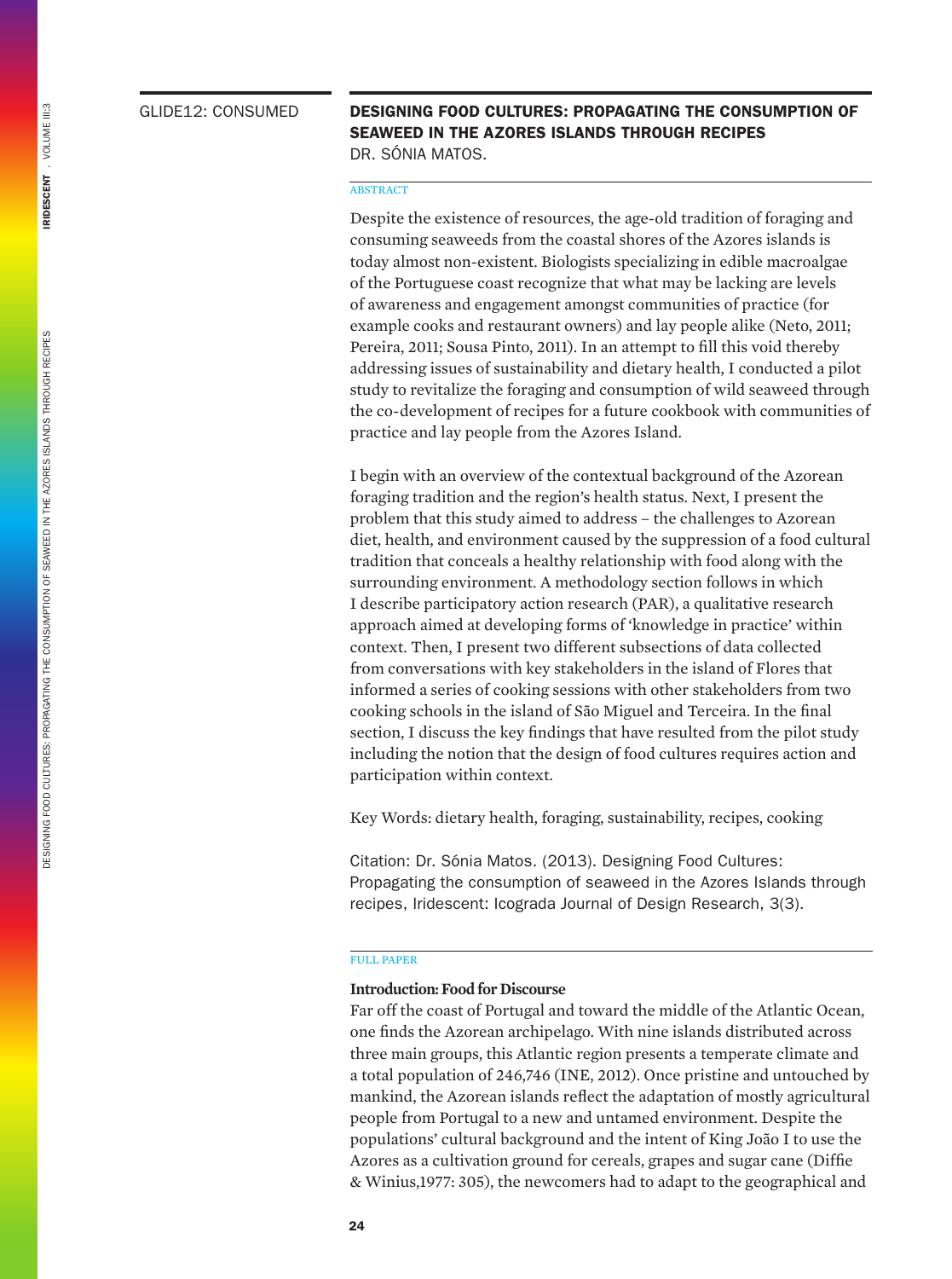climacteric conditions and in more extreme cases, such as in the island of Pico where volcanic rock is abundant, they often had to "seek in the ocean what the land could not offer" (Gomes Vieira, 2012).

If the early Azoreans would soon find ways of working the volcanic land by planting and breeding animals they would also find, in the surrounding shores, new delicacies such as limpets, barnacles, octopus, seaweeds and a variety of fishes that would later influence the development of what could be qualified today as an 'Azorean regional kitchen'. And while some of these delicacies continue to strive amongst both local, and more recently, the tourist population, some have fallen into disuse or even oblivion. This is the case of seaweed such as the Porphyra sp. type, mostly known as laver in the English-speaking world, nori in Japan and erva-do-calhau (meaning 'grass-from-the-rocks') or ervapatinha (meaning 'little-duck's-grass') in some of the Azorean islands such as the islands of Pico and Flores. One can associate this neglect with the difficult and arduous task of collecting these 'plants' from the wild seashore in the intertidal areas, with the Porphyra's seasonal development (only available from January to March) and with the introduction of new lifestyles and eating habits that have developed alongside.

While the first two points seem to be less influential – see for example the popularity of limpets despite their seasonal scarcity and development in similar intertidal locations – the last point seems to strike the right cord particularly when we think of the rather unattractive nature of seaweed, at least on first encounter. And while for example the consumption of limpets have very easily blended with other local ingredients and delicacies, only one seaweed dish – still known in the island of Pico and Flores as tortas-do-calhau or 'patties-from-the-rocks' – has so far survived in the island of Flores and more than often as a local 'exotic' delicacy.

On the island of Flores the foraging tradition is still transmitted from generation to generation – even though here it is also slowly declining (Dias, 2012). Generally, the seaweed is not considered a popular aliment throughout the archipelago; a fact that is mostly influenced by a globalizing process that affects food industries around the globe (Goody, 2008). In fact, today, the region largely consumes horticultural produce imported from elsewhere (A União, 2012); a phenomena that affects both the Azorean archipelago and the Portuguese continent more broadly as the socio-cultural and economic detachment from agriculture, fisheries and all other primary sectors of production has brought adverse consequences for both the economy and Portuguese society as a whole (Freire & Parkhurst, 2002).

Despite the lack of a regional and national dietary survey (EU, 2009: 351), it is possible to assert that today the country does not differ from a global trend whereby developed nations witness an increase in the rates of obesity (Padez, 2006) and related chronic diseases. In fact, today, both the Azorean and Portuguese diet reflect a global phenomena that has been largely affected by 'progress' and the development of methods of food production and transformation. These methods emphasize refined carbohydrates and processed foods or 'techno-foods' (Nestle, 2007) – that have dramatically 'altered the patterns of health and illness' (de Almeida et al. 2007) in the affluent West and beyond (Young, 2012). With severe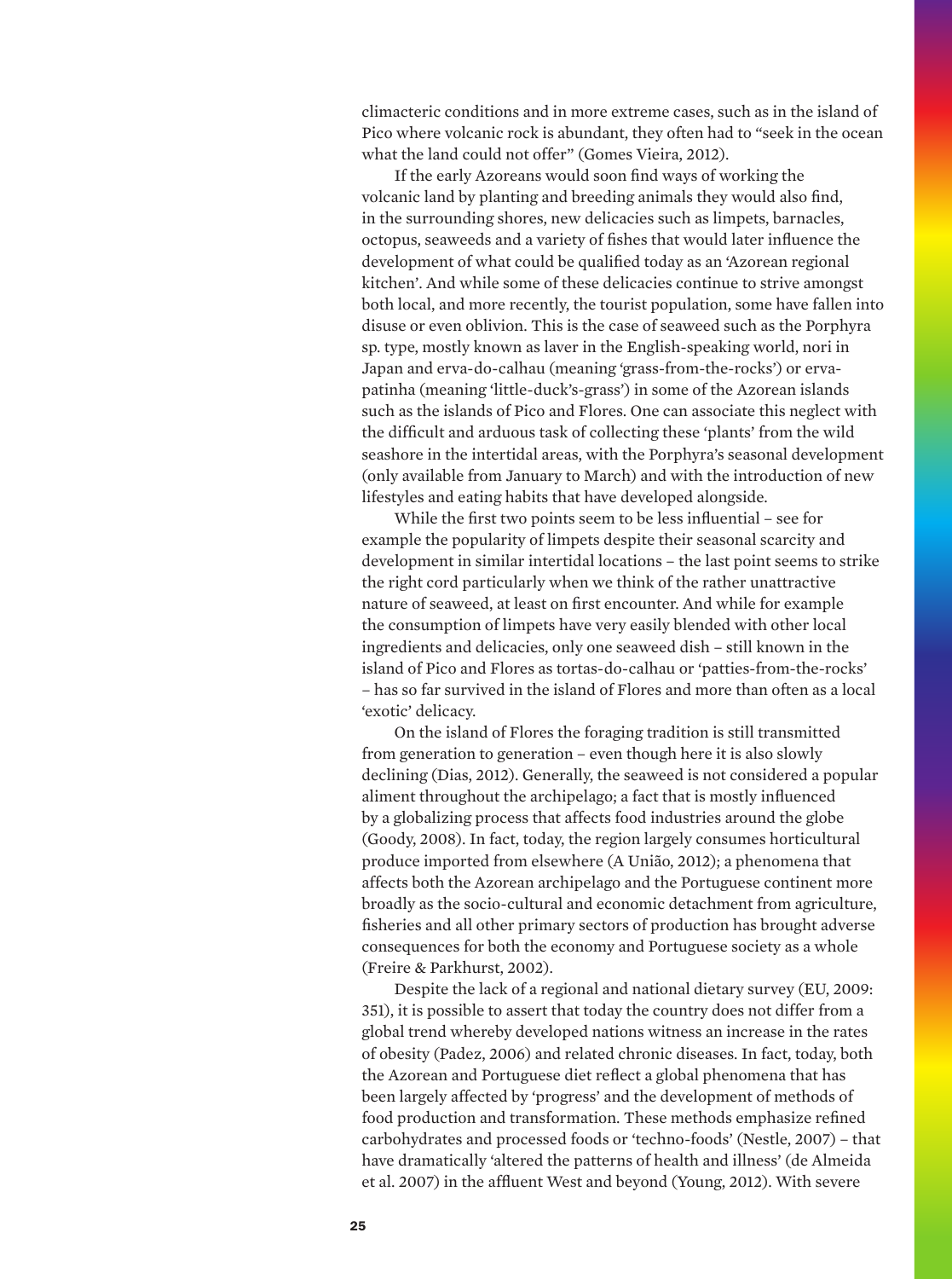health and environmental consequences (Cook et al. 2000), the new highly processed 'techno-foods' are largely supplanting local resourced edibles – such as seaweed – that have potential to yield a diet with higher nutritional value (Gottlieb & Joshi, 2010) and are friendlier to our planet (Natural Resource Defense Council, 2007) when sustainably foraged.

#### Problem Statement

Seaweeds are thought to be future 'super foods' as they can compensate severe nutritional deficiencies of iron, calcium, proteins, amino acids, vitamins and fibers (Baptista et al. 2011; Patarra, 2008; Pereira 2008: 2-3, referring to Saá 2002). With this in mind, this pilot study addresses the following question: How might the foraging and consumption of seaweeds from the Azorean coastal shores be revived considering its nutritional value and history as an ingredient of the local Azorean diet and largely consumed due to the scarcity of other aliments?

#### **Methodology**

Using PAR to understand local foraging of and cooking with seaweed in order to develop recipes

To begin, I identified key local stakeholders that would converse with me about cooking with seaweed within domestic and professional cooking environments and participate in the development of recipes. The ultimate goal of these conversations was to collect ethnographic data including local recipes, personal stories and themes relating to the foraging tradition. The local seaweed foraging tradition was used as a key topic for discussion and development of unstructured interviews where questions were woven into a fluid interaction and where four main points guided the discussions:

1. When the subject was introduced to this practice and by whom

2. The varieties of seaweed that were eaten and/or included in a particular recipe

- 3. Local perceptions of this aliment today
- 4. The importance (or not) of safeguarding this tradition.

I selected stakeholders based on their interest in the project and their roles within these insular communities. I identified a local restaurant owner, a family with local roots, and students at local culinary schools.

#### *Mrs. Rosa*

On a first visit to the island of Flores during the month of January 2012 I connected with local restaurant owner Mrs. Rosa who informed me that even though locals will sporadically ask for tortas-do-calhau, this delicacy is most popular amongst tourists. And despite the fact that her restaurant does not present this dish on the menu, visitors will often ask for the seaweed patties. In an attempt to satisfy the visitors' palate, Mrs. Rosa collects seaweed from locals during the winter months and then freezes the edible 'plant' in order to guarantee sufficient supply during the warmer months of the year.

Over the course of one week, it soon became clear that Mrs. Rosa, a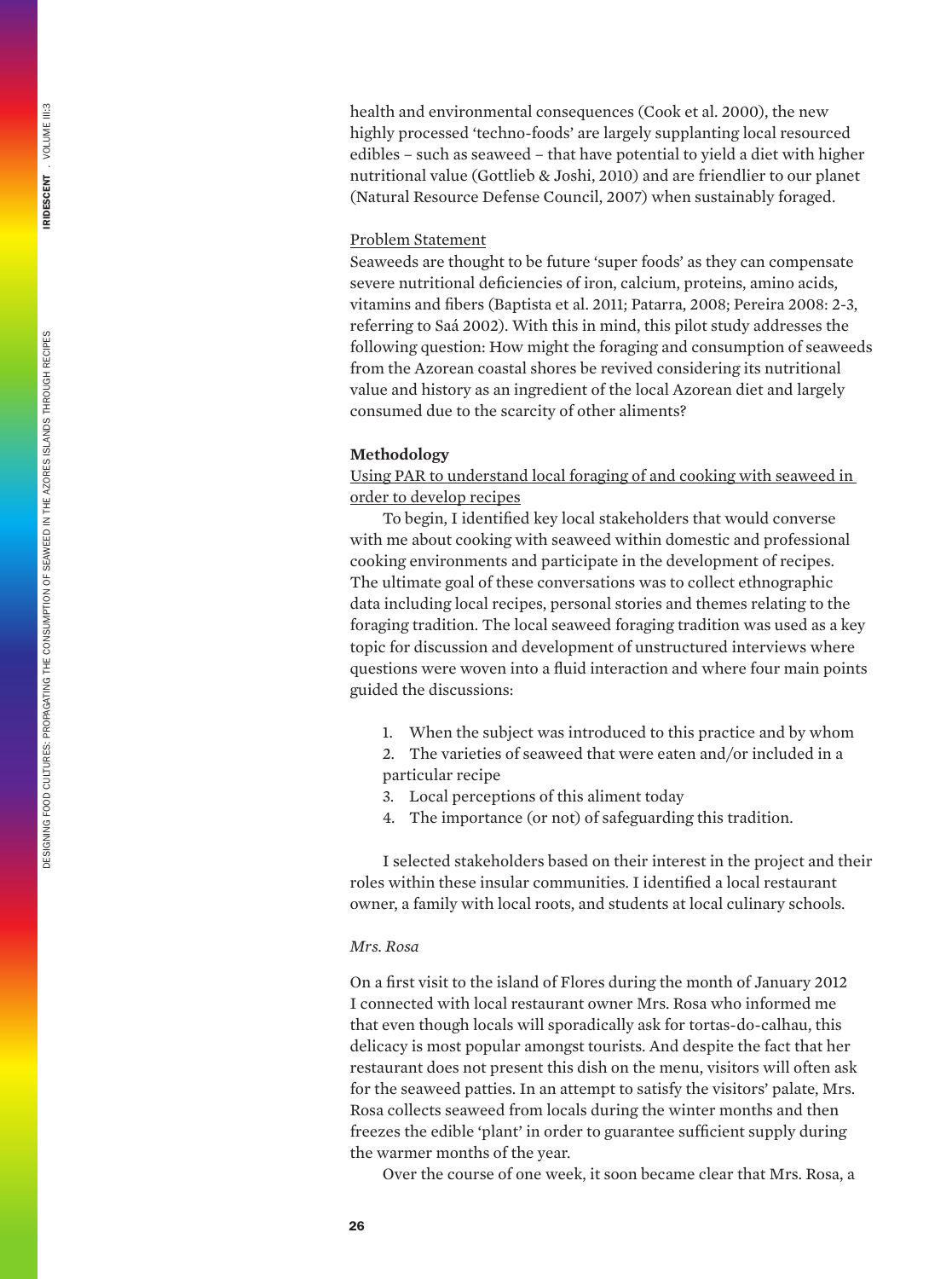native of the island of São Miguel in the western group of the archipelago, was only introduced to the seaweed patties when she moved to the island of Flores and after marrying a local islander. Her first impressions were not positive and she did not understand how one could eat seaweed, a 'plant' that was used as bait in her native village to catch pork-fish. After working with a group of women in the local fish factory in the island of Flores she soon learned the patty recipe and started foraging and preparing this delicacy at home for her family.

The conversation with Mrs. Rosa regarding her introduction to the consumption of seaweed was complemented with a cooking session in her restaurant kitchen where she was able to demonstrate her version of the seaweed patty recipe (one that uses wheat flour as opposed to corn flour which has for long been the staple flour used in the Azorean region). Mrs. Rosa very intuitively described the quantities, ingredients, cooking steps and possible side dishes ranging from rice, feijoada or even with potato chips and fruits such as local pineapple and grapes (a very popular way of serving fried food in the archipelago).

#### *The Dias family*

During the same visit to the island of Flores I also conversed with Elisabete Dias and her family. A young biologist from Flores now residing in the island of São Miguel, Elisabete has been eating the seaweed patties since a young age. In fact, her parents very often acquire the seaweed from locals while preparing the patties at home. Her first encounter took place in the Porto do Boqueirão, a former whaling harbor near the main village of Santa Cruz. Here Elisabete explained the foraging procedure:

'Never turn your back to the ocean. The goal is to gently pull, and while rolling the fingers around the fronds, without completely extracting the holdfast so as to guarantee that the species will grow during future seasons' – pertinent information for those new to the foraging practice.

While attempting to approach the shore and after spotting a vast tuft of seaweed, Elisabete explains that most locals know where to find the Porphyra seaweed even though the consumption of this rich aliment is largely being replaced by other more 'trendy' and 'international' products imported from elsewhere. This trend, she says, is particularly strong amongst the younger generations that identify the seaweed patties as a 'thing of the past' in fact confirming a tendency in many 'developing' regions where traditional foods are replaced with an often prejudiced understanding of certain aliments as 'hunger foods' (van Esterik, 2006). After various unsuccessful attempts to approach the shore, soon we made our way to the bay of the Fajã Grande village where the harvest was bountiful.

Back in the village of Santa Cruz and in the middle of pots and pans, Elisabete and her mother take on the lead and explain every step as they prepare and cook the patties: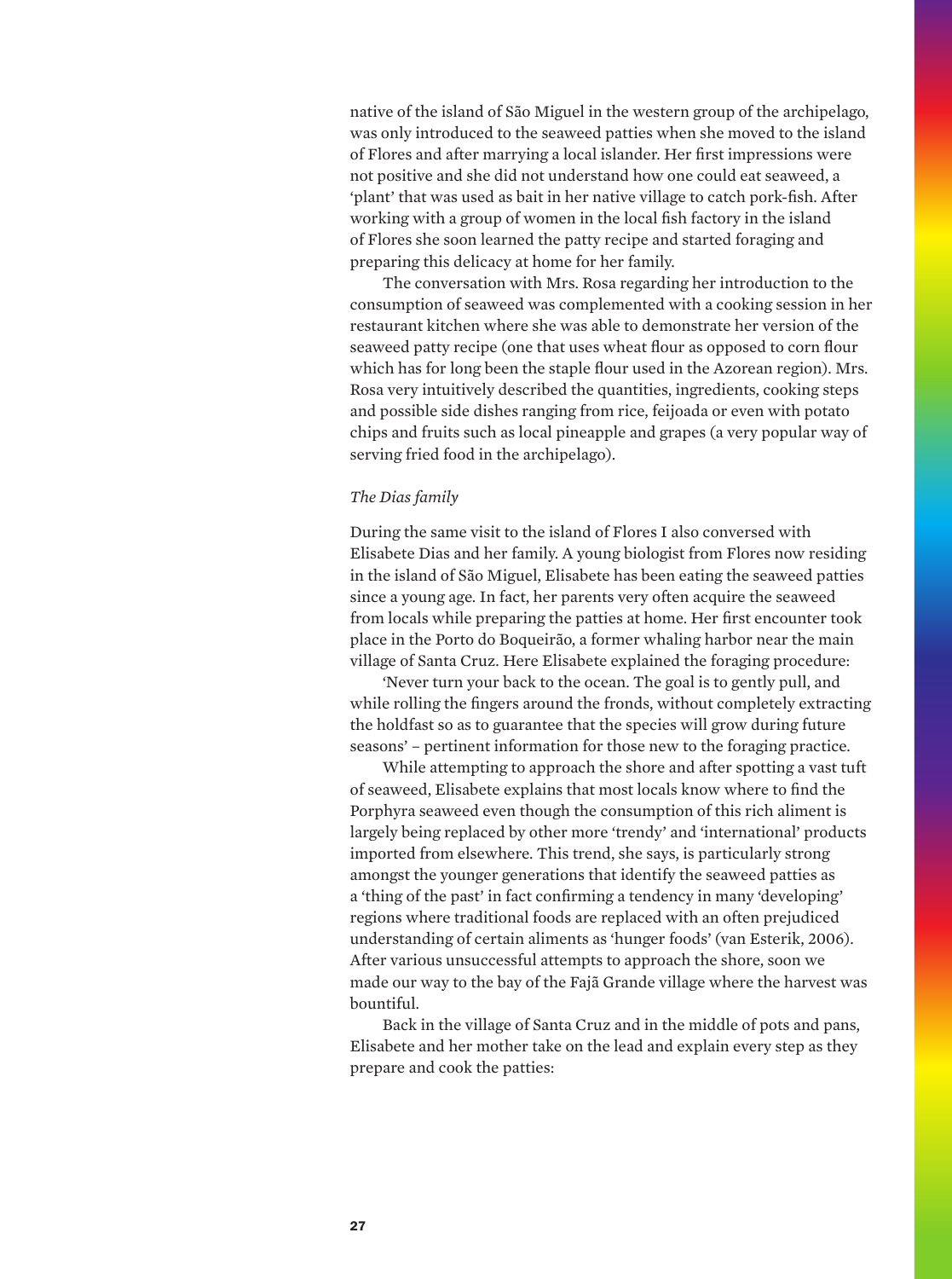Figure 2 Top: Edible Aroids in the Westerm World; Bottom: Edible Aroids in the (Sub) Tropics © Grahame Jackson, INEA



First one has to carefully wash the seaweed. And even though today one could use tap water traditionally one would use seawater, a method that will help preserve the original flavor. After, the seaweed is carefully washed and all rocky particles and sand are removed one has to carefully cut the seaweed. After the seaweed is chopped, we add the garlic and malagueta pepper paste, a local and mildly hot staple ingredient. At this point, Elisabete and her mother explain that there are two traditional recipes; one is simply fried using corn flour. For the other recipe, we have to incorporate an egg or two (depending on the number of people) and gently form the patties, later frying them one by one.

As the cooking proceeds we continue conversing and soon Elisabete's father joins to explain that in the 'old days' the majority of consumers of patties were the most impoverished even though one could not really find rich people in an island that mostly subsisted on an economy of direct trade and where money was a rarity. This is not to say that wealthier islanders did not eat the patties. In fact, they did while adding other and more precious ingredients such as limpets. The patties were fried in animal fat and eaten with bread so as to console the stomach during the winter months. Alternatively, the seaweed was often added to fish broths as a way to add flavor.

Mr. Dias also mentions that even though today we might qualify the patties as an unhealthy dish – mainly due to its frying procedure – in the 'old days', the amount of physical activity that locals performed while carrying out agricultural, fishing or whaling tasks compensated for a fatty diet that was mostly produced while using local animal fats as opposed to the imported and highly processed cooking oils that can be found today with abundance on the shelves of local shops.

Soon, the Dias family sets the table and serves both versions of the patties with bread and a glass of red wine. The taste is wonderful and immediately reminds us of all those dishes associated with the sea. The egg, garlic and corn flour add a more familiar flavor that is common to both the Azorean and Portuguese palate. As to my final question regarding the role of seaweed in the development of future Azorean cooking practices, the Dias family oscillated between two different generations. Elisabete, even though not always engaging with this practice, defends the importance of safeguarding the tradition due to its ecological value and health benefits. Her father, Mr. Dias, tends to imagine it as a 'hunger food', a thing of the past, a tasty snack that can be consumed now and then.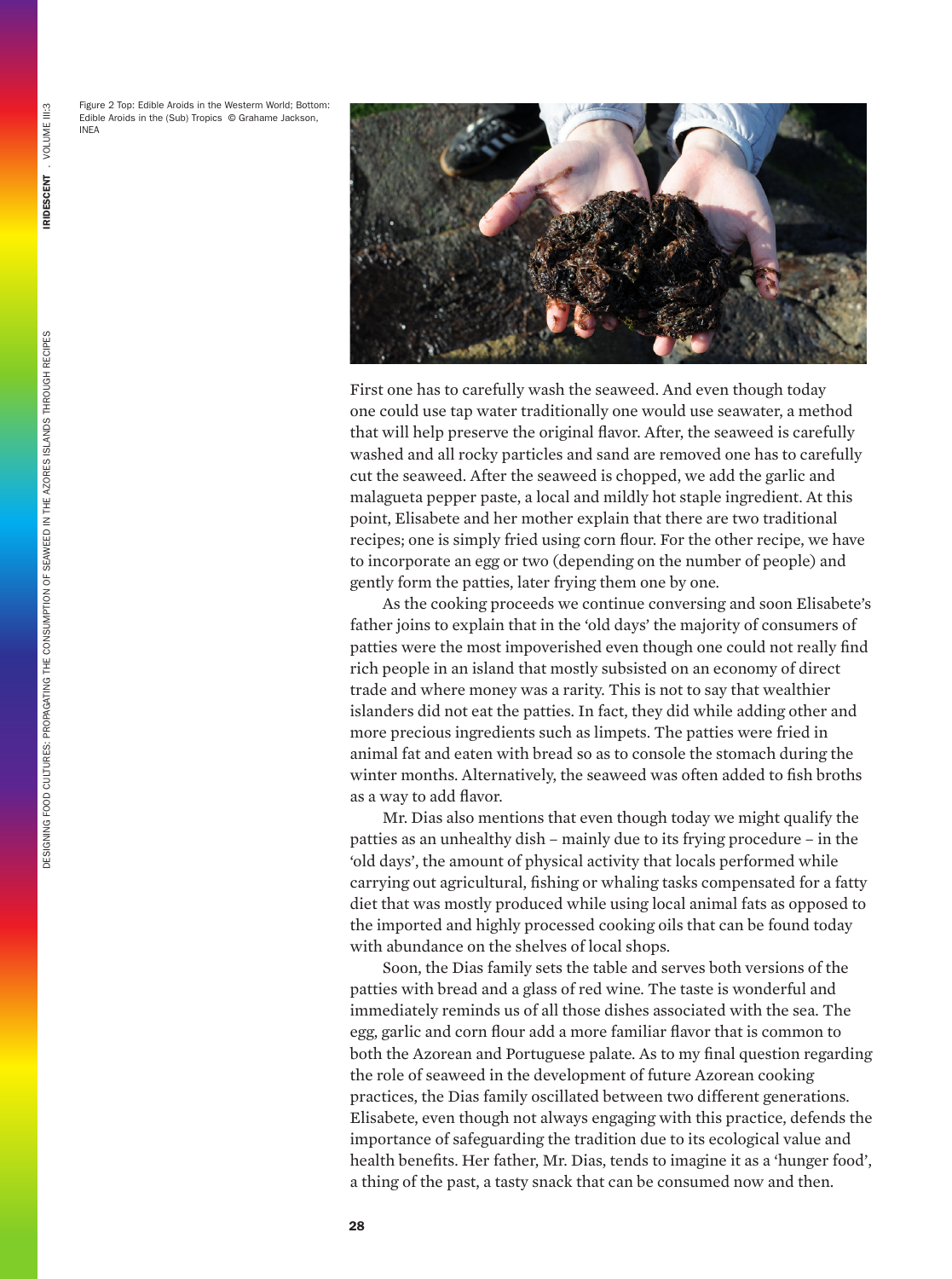#### *Students at culinary schools in the Island of São Miguel and Terceira*

Taking into account the challenges set forth by Mrs. Rosa and the Dias family I decided to broaden the array of stakeholders. I conducted two workshops at two culinary schools situated in the most populous islands of São Miguel and Terceira during May 2012. Here a challenge was presented to the students, aged 17-30, to create a series of recipes using four types of locally foraged, locally sourced and highly nutritional seaweeds: the Porphyra sp. (laver), the Ulva rigida (sea-lettuce), the Fucus spiralis Linnaeus (spiral wrack) and the Osmundea pinnatifida (pepperdulse). I chose to use these students as stakeholders because their future roles as local chefs and trendsetters would enable the dissemination of the seaweed foraging tradition amongst the islands where this practice can no longer be found.

Some students were initially reticent in associating seaweed with food, and thus responded unexpectedly by creating sweets. And though most of the dishes displayed in Figure 2 demonstrate their interest in a gourmet style of cooking, other dishes such as the 'Taro Root Omelet with Sea-Lettuce', the 'Pork Cheeks with Spiral Wrack Vinaigrette' and the 'Creamy Rice with Limpets and Laver' demonstrate a closer appreciation of existing local dishes.

Once the three-day workshops ended, both the chefs and myself sat down with the students and discussed the project. One of the main guiding questions regarded the way in which the act of working with the different seaweeds had or had not altered the students' perception of what is edible. The students presented ideas regarding the sensorial qualities of the different seaweed – like the sea lettuces' green transparent gradients, the pepper-dulse's rich fiery flavor, the laver's nutty hint and the spiral wrack's tangy bite. These responses demonstrate potential for future culinary experimentation and the development of more complex sensorial information that can be passed on to other chefs, foodies and the general public through a cookbook.



Figure 2. Dishes produced by the 3rd year students from the Professional School of Praia da Vitória, from left to right: 'Taro Root Omelet with Sea- Lettuce'; 'Pasta Nero de Sepia with a Sea-lettuce Pesto'; 'Pork Cheeks with Spiral Wrack Vinaigrette'; 'Tuna Tataki Rolled in Pepper-Dulse and Laver Dumpling'; 'Chicken Soup with Laver Noodles', 'Laver Noodles with Shrimp and Spiral Wrack Vinaigrette'; 'Flan Pudding with Pepper-Dulse Caramel'; 'Pepper-Dulse Chocolate Mousse with Orange Crystalized Spiral Wrack', 'Lemon Sorbet with Strawberry and Pepper-Dulse Crisp and Orange Crystalized Spiral Wrack'.

Dishes produced by the 3rd year students from the Tourism and Hospitality School of Ponta Delgada: 'Tenderdough Pie filled with Regional Loin Stew with a Puree of Pepper-Dulse and Sea-lettuce', 'Creamy Rice with Limpets and Laver', 'Blinis with Regional Cheese Mousse, Dried Sea-lettuce and Local Smoked Mackerel', 'Two Textured Horse-Mackerel with Spiral Wrack', 'Regional Fresh Mackerel with a Spiral Wrack Vinaigrette Salad', 'Chicken stuffed with Local Sausage and Wheat and Pepper-Dulse Stew', 'Tuna Consommé with Pepper Dulse and Fresh Cheese', 'Pork Cheeks with Fig Sauce and a Sea Lettuce Croquette', 'Ravioli stuffed with different Seaweeds on a Bed of Cauliflower Puree', 'Regional Style Steak with Pepper-Dulse Sauce', 'Sushi made with a local Nori and a Selection of Regional Fishes', 'Pepper-Dulse Chocolate Fondant' served with 'Sea-lettuce Ice-cream'.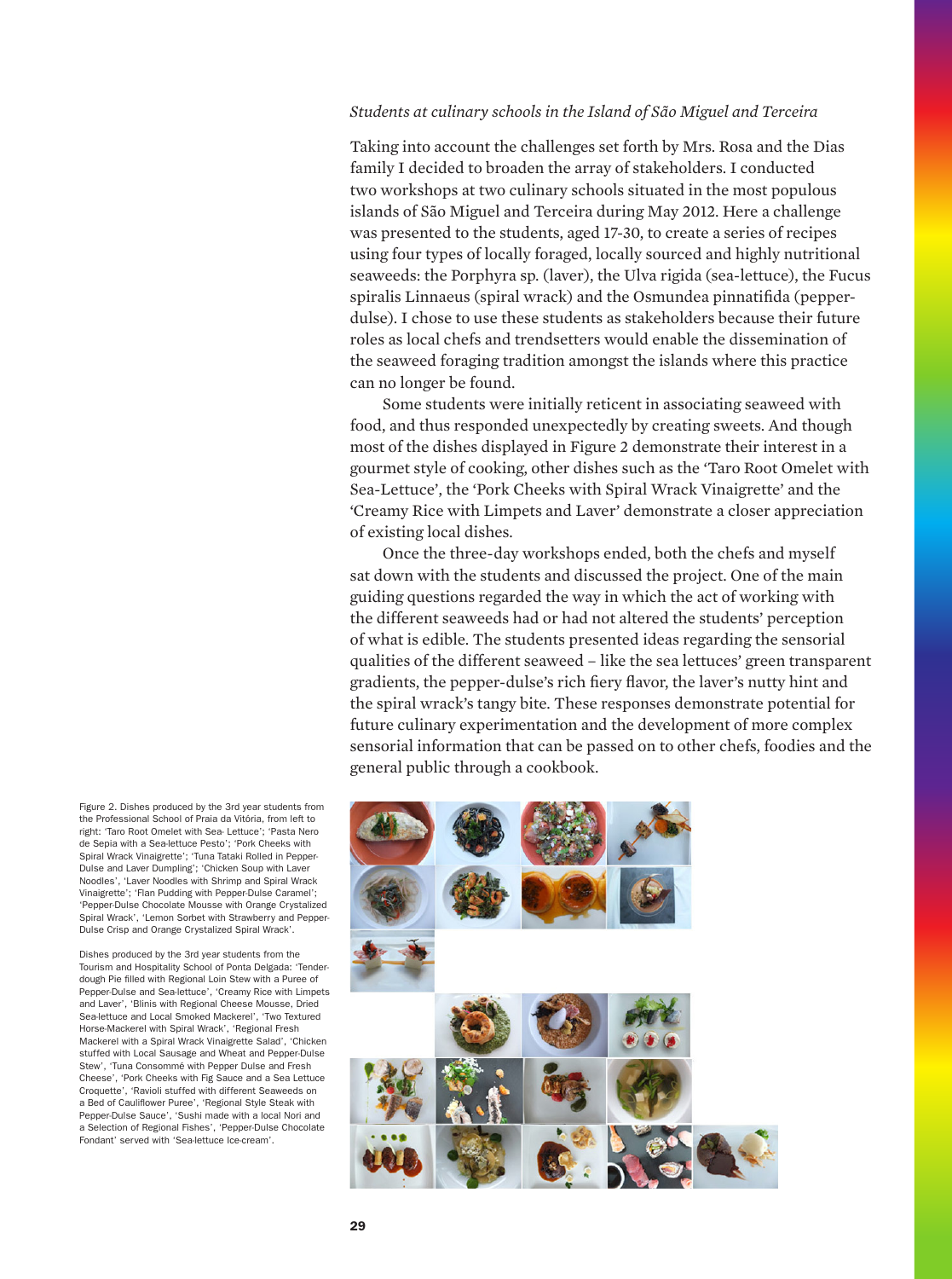#### **Analysis of Data**

The conversations with Mrs. Rosa and the Dias family provide an opportunity to introduce a rather valuable discussion regarding the cultured assumptions behind our understanding of what counts as food and non-food. As proposed by food anthropologist Amy Trubek in 'The Taste of Place' "the reasons we refuse to eat certain foods are not arbitrary, but mediated by cultural beliefs and practices" (2008: 7). This resonates with Isabel González Turmo's (2009) discussion of the various factors that come into play as we attempt to distinguish foods from non-foods. These factors can be highly personal and idiosyncratic – based on personal taste or even gender – but also highly cultural and largely informed by our identification with particular cultural groups, geographical locations and available resources. This largely explains why certain islands, such as the island of Flores and Pico, have formerly adopted the consumption of seaweeds as opposed to islands such as the island of São Miguel where agriculture and farming has always played a prominent role.

There is an inverse relationship between the ways in which local visitors valorize the seaweed patties and the ways in which local populations at times perceive this aliment as 'a thing of the past', a 'hunger food', often ignoring the potential nutritional and gastronomic value and variety. While taking this information into account three important guidelines were identified:

1. The importance of reversing this effect

2. The importance of further extending the interaction with more stakeholders while developing new recipes that will later integrate into a community cookbook

3. The importance of working with the PAR research framework while incorporating practical knowledge that will resonate with a local community of stakeholders

Focusing on the last point, this pilot study also suggested that this practical information is of course amenable to change. This is particularly relevant when analyzing the ways in which the young chefs:

1. Reject (e.g.: the way in which the patties are traditionally fried in animal fat)

2. Assimilate (e.g.: the way in which they used local existing ingredients such as the tarot root now combined with the seaweed)

3. Reinterpret (e.g.: their use of Azorean laver to create nori sheets for the Azorean sushi dish)

4. Negotiate (e.g.: the use of seaweed in the confection of a popular seafood/ pork recipe)

5. Reinvent (e.g.: the use if seaweed in the confection of sweets)

This process resonates with Peter Scholliers (2001) understanding of culture as a largely performative act whereby processes of identification (as opposed to identity) result from the reenactment of everyday practices (p.7).

Hence the development of the recipes with the stakeholders at the culinary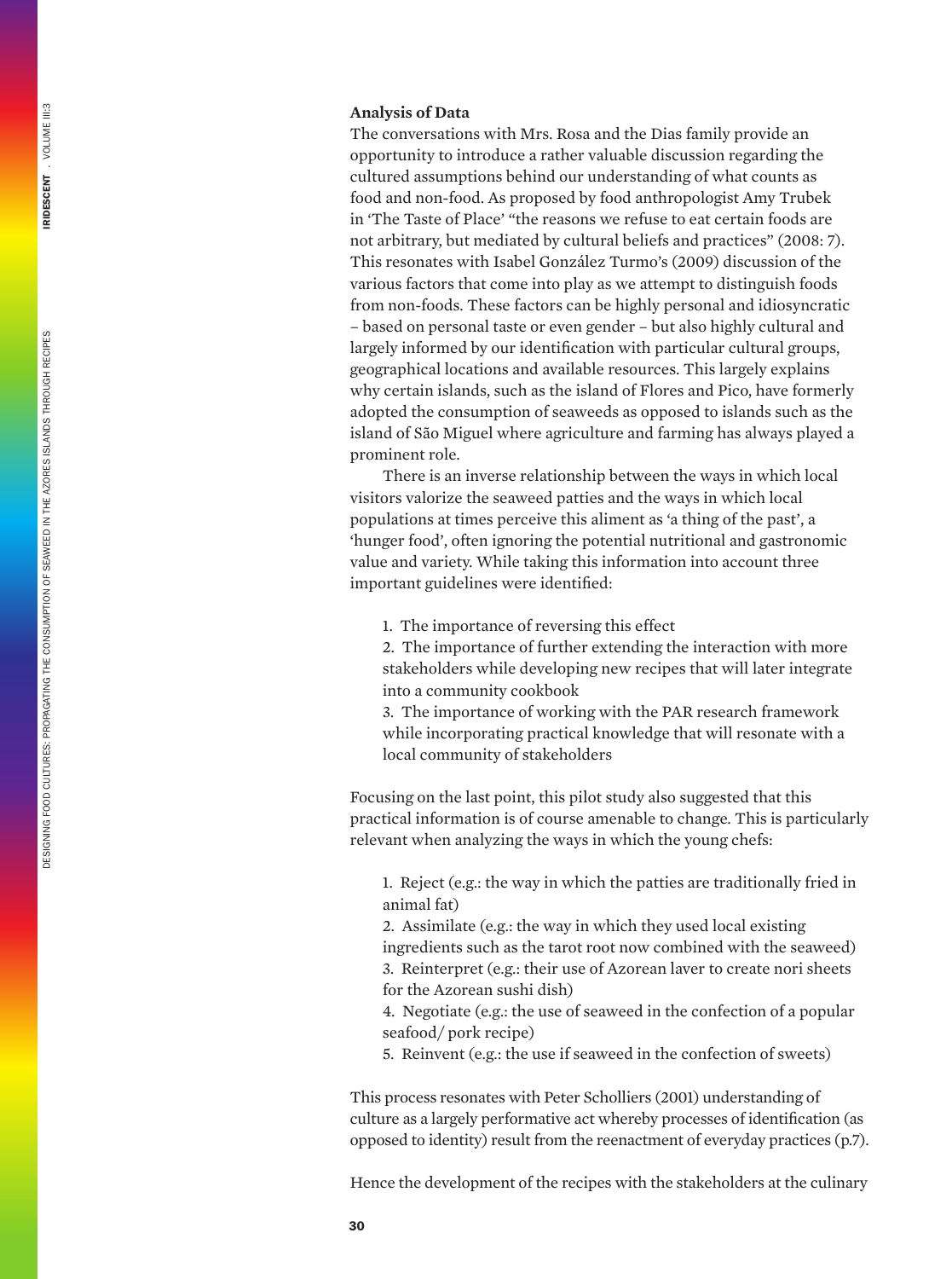schools expresses the community not as a static and fixed identity, a tradition worthy of preservation, but rather sets forth ways in which its diverse range of actors identify with various aspects of their local and global environment and culture. However, and while one can quickly assess the quality of the students' culinary experiments, their preferences also largely contrast with Mrs. Rosa's and the family Dias' approach. In the attempt of developing recipes that will account for a vast array of Azorean voices and flavors, this pilot study has equally identified the growing necessity of developing similar workshops amongst other pertinent insular socialcultural groups and key stakeholders.

#### **Conclusion**

In order to facilitate a comprehensive understanding of the overall project I will attempt to momentarily discuss the defining moments, key questions and points while emphasizing the importance of instigating a participatory and action-based research in the development of recipes. Briefly assessing the work developed so far it is important to set forth the following questions:

- 1. How will the cooking sessions with key stakeholders and the design of recipes for a future cookbook inform the Azorean population regarding the significance of collecting and identifying edible seaweed in the wild?
- 2. How will the coordination of these two elements affect the sustainable and healthy development of the region?

Taking once again Schollier's (2001) understanding of culture as a largely performative act, one of the most interesting outcomes of current grassroots movements, that have actively attempted to intervene in the ways in which we produce, treat, access and consume our food, is that they have resonated with local audiences and while using a diverse range of mediums of communication and distribution such as television, printed media and the internet (Gottlieb & Joshi, 2010) and as proposed by this pilot study, a series of cooking activities and the recipes resulting from this activity. On its own turn, these communities of practice have at times affected the ways in which local authorities have become increasingly interested in fostering healthy eating habits and sustainable methods of food production (Lavine & Salkine, 2011). In this sense, the goal of this overall project – one that is still under way and that can only be assessed over an extended period of time – is to create awareness amongst a local community.

In the Azores, the consumption of foraged seaweed should not be ignored. In fact, this has worked in the past and during periods when the islands were more populated. While some might argue that these 'plants' can only be collected on a seasonal basis therefor limiting their benefits, it is exactly the demands of a seasonal and cyclical diet that a new globally conscious regimen will require, particularly on behalf of wealthier nations. And while the biggest limitation can be seen in the uneven distribution of seaweeds throughout the nine islands as well as the limitations in accessing some of the areas where the seaweeds can be found (Neto, 2012), the reintroduction of seaweeds in the Azorean consciousness has the potential to instigate attempts to sustainably harvest some of the 'plants' as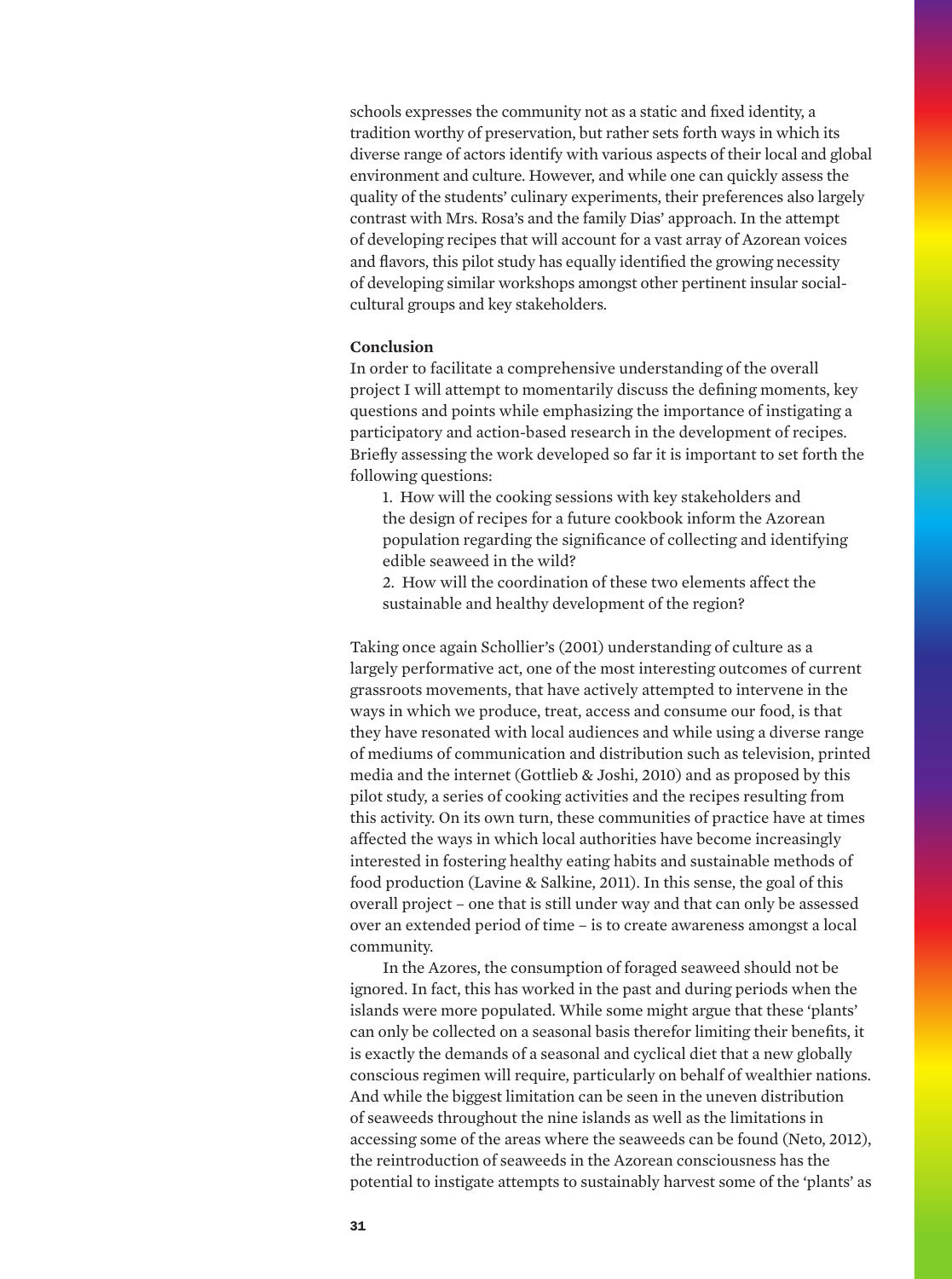already practiced for many decades in countries like Japan. And while we can only wait for these opportunities to come, for now we will continue foraging and cooking; exploring the rich flavors of these marvelous and delicate 'plants'. Until then – bom apetite!

#### References

A União. 2012. Horticultural Producers Raise Alert: the Region Buys from Abroad Most its Produce (in Portuguese). A União. 11 January, p.7.

Baptista, J., Neto, A., Paiva, L. & Patarra, R. 2011. Nutritional Value of Selected Macroalgae. Journal of Applied Phycology, 23(2): 205-208.

Cook, E., Enshayan, K., Pirog, R. & van Pelt, T. 2001. Food, Fuel and Freeways: an Iowa Perspective on How Far Food Travels, Fuel Usage and Green House Emissions. http://www.leopold.iastate.edu/pubs-andpapers/2001-06-food-fuel-freeways [15 September 2012].

Dias, E. 2012. Interview with author on 3 of January 2012, Island of Flores, Azores [Audiovisual recording in possession of author].

Diffie, B. and Winius, G. 1977. Foundations of the Portuguese Empire, 1415-1580. Minneapolis: University of Minnesota Press.

de Almeida, M., Durão, C. & Oliveira, J. 2007. The Availability of Certain Aliments in Portugal from 1916 to 2000 (in Portuguese). Alimentação Humana, 13(3): 43-50.

EU (European Commission), 2009. European Nutrition and Health Report 2009. https://www.univie.ac.at/enhr/ [14 July 2012].

Freire, D. & Parkhurst, S. 2002. Where is Portuguese Agriculture Headed? An Analysis of the Common Agricultural Policy. http://ies.berkeley.edu/research/files/ CP02/CP02-Where\_Port\_Ag\_Headed.pdf [14 July 2012].

Gomes Vieira, J. 2012. Interview with author on 5 of January 2012, Island of Flores, Azores [Audiovisual recording in possession of author].

Goody, J. 2008. Industrial Food: Towards the Development of a World Cuisine. In Counihan, C. & van Esterik, P. (eds.). Food and Culture: a Reader. London: Routledge: 338-356.

32

Gottlieb, R. & Joshi, A. 2010. Food Justice. Cambridge: The MIT Press. INE (Institute for National Statistics of Portugal), 2012. Resident Population (No.) by Place of Residence and Sex. http://www.ine.pt/xportal/xmain? xpid=INE&xpgid=ine\_indicadores&indOc orrCod=0005889&selTab=tab0 [14 July 2012].

Kesby, M., Kindon, S. & Pain, R. 2007. Participatory Action Research Approaches and Methods: Connecting People, Participation and Place. Routledge Studies in Human Geography. London: Routledge. Lavine, A. & Salkin, P. 2011. Regional Foodsheds: Are Our Local Zoning and Land Use Regulations Healthy? http:// digitalcommons.tourolaw.edu/ [15 July 2011].

Natural Resource Defense Council, 2007. Food Miles: How Far Your Travels Has Serious Consequences For Your Health and the Climate. http://food-hub.org/ files/resources/Food%20Miles.pdf [15 September 2012].

Nestle, M. 2007. Food Politics: How the Food Industry Influences Nutrition and Health. Berkeley: University of California Press.

Neto, A. 2012. Interview with author on 22 of May 2012, Island of São Miguel, Azores. [Audiovisual recording in possession of author].

Neto, A. 2011. Interview with author on 10 June 2011, University of the Azores, São Miguel, Azores. [Written notes in possession of author].

Padez, C. 2006. Trends in overweight and obesity in Portuguese conscripts from 1986 to 2000 in relation to place of residence and educational level. http:// www.onocop.pt/conteudos/documentos/ TrendsObesity3.pdf [14 July 2012].

Patarra, R. 2008. Research into the Fatty-Acids of the Macro-Algae of the Azorean Shores (in Portuguese). Master thesis, University of Porto.

Pereira, L. 2011. Interview with author on 19 April 2011, University of Coimbra, Portugal. [Written notes in possession of author].